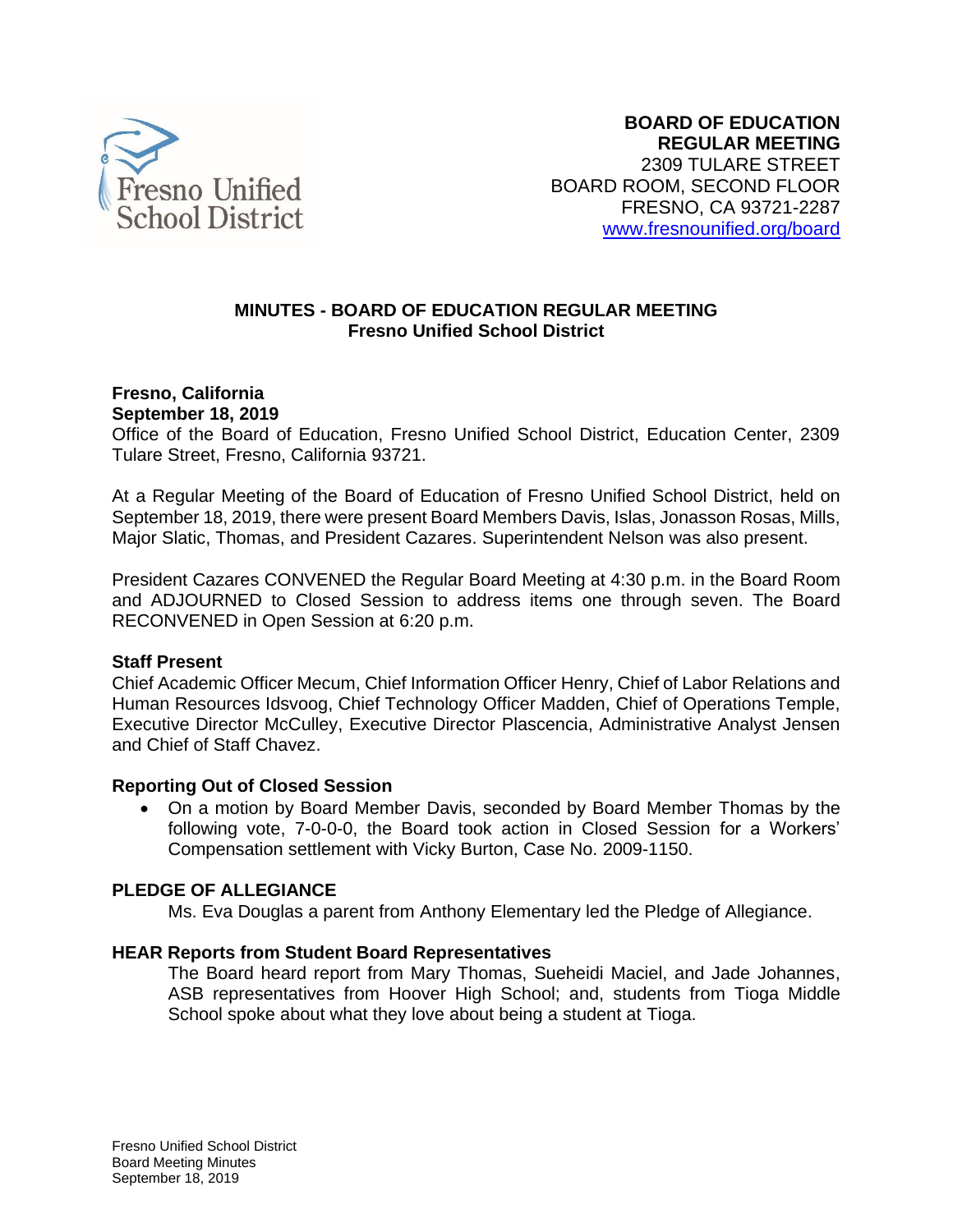#### **HEAR Report from Superintendent**

- This week marks the sixth week of school year. The first reporting period ends in two weeks with report cards heading home beginning the week of October 7. Progress reports should have gone home last week to give parents a glimpse into how students are progressing academically. We asked parents to register for EduText (grade and attendance updates through text messages) and to get an ATLAS account so they can review their child's progress reports and see how they are doing in the classroom.
- Fresno Unified is one of six California school districts chosen to participate in a new video pilot program highlighting CAASPP test results. CAASPP stands for the California Assessment of Students Performance and Progress and is the state test that students took last spring. In the past, parents received a letter showcasing how their child perform academically now, the state is in the process of turning those printed reports into interactive videos designed to engage parents on a whole new level. The videos will be delivered via text if parents are an EduText subscriber and will be available through ATLAS parent portal starting October 17. The videos personally designed will come in the family's home language and even feature closed caption.
- We are less than a month away from our annual State of Education luncheon at Double Tree Hotel. The event will take place Monday, October 14 at 11:30 a.m. this is the district's single largest fundraiser for the Fresno Unified Scholarship Fund. In addition to raising money to help support many or our graduating seniors with aspirations for a post-secondary education, the luncheon also provides an opportunity to showcase student success and hear about the district's plans for the future. To learn more about the event, including how to purchase tickets, please visit our website at Fresnounified.org
- Shared UCSF Fresno will be hosting an informational meeting for Fresno Unified students and parents interested in learning more about our Sunnyside Doctors Academy. The meeting will be Thursday, September 26 from 6PM to 7PM in the Sunnyside High School Library and is open to 8th graders who are interested in careers in health and medicine.
- Thanked Every Neighborhood Partnership and Reading Heart for partnering with us on the unveiling of a Little Free Library book box at Heaton Elementary last week. Fresno High construction students helped install the box. Several Little Free Libraries were built last summer by Fresno High and Alternative Education students in Construction and Geometry classes in preparation for installing the boxes at schools in all regions of our district to promote reading and community sharing, this is a great way to encourage reading and work-based learning opportunities in our Fresno High region.
- With the support of the Communications Department, Parent U, the California Highway Patrol, the Fresno Fire Department and the Fresno County Bike Coalition came together to host a Bike Safety Rodeo at Leavenworth Elementary. There was a great turnout as students even beyond the immediate neighborhood learned bike safety, were given helmets and got in some good exercise.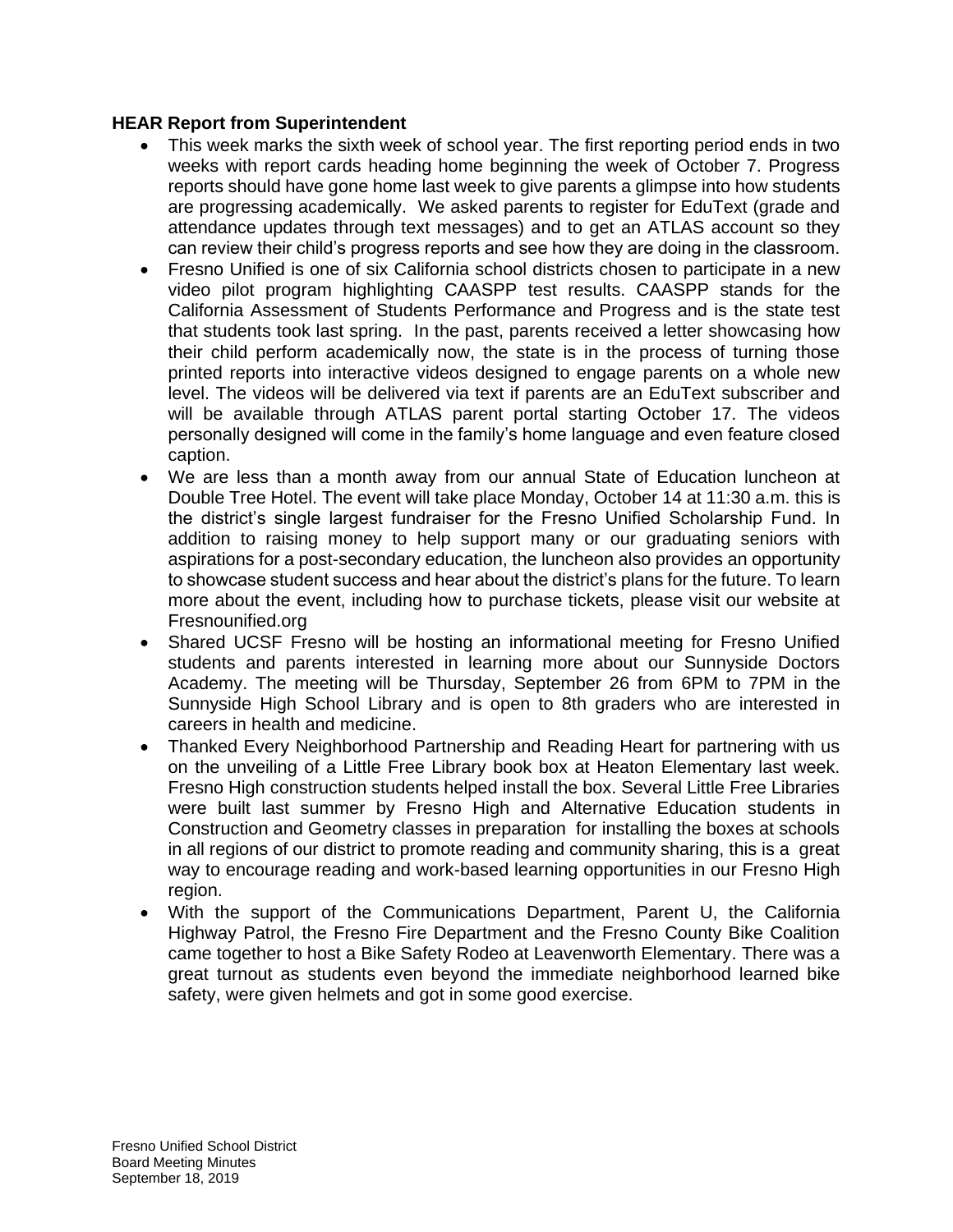#### **BOARD/SUPERINTENDENT COMMUNICATIONS**

**Member Mills** – Attended the Central California Women's Conference and while at the conference viewed Fresno Unified student art displayed at the Saroyan Theater. Requested the names of Fresno Unified students who received scholarships at the conference. Referenced board communication pertaining to after school care and requested the district work with the Fresno County Superintendent's of Schools or other organizations to work on a plan, by 2020, to provide after school care for every child who needs it. Referenced board communication pertaining to passing a bond and requested clarification on information provided in the communication. Requested staff review pool and lawn issues at Fresno High School. Referenced board communication pertaining to Herrera Elementary School regarding Project Labor Agreement.

**Member Major Slatic** – Requested follow up information pertaining to grade-level aptitude. Requested board communication pertaining to NAEP scores.

**Member Davis** – Requested Superintendent to provide information pertaining to the California High School Exit Exam. Thanked Member Islas for her work in the Bike Rodeo at Leavenworth.

**Member Islas** – Thanked Principal Piedra, Vanessa Ramirez, Amy Idsvoog, Parent University staff, California Highway Patrol, Fresno Fire Department, and the Fresno County Bicycle Coalition for their work with the Bike Rodeo. Acknowledged Duncan for their 9/11 Memorial. Referenced Latino Heritage Month, September 15 – October 15.

**Member Thomas** – Thanked Reggie Rueben of the Transportation Department for help with transportation to after school events; Lindsay Sanders for work with equity in enrollment at magnet schools; Ms. Williams at Edison; Kim Mecum, and Paul Idsvoog. Referenced 5,000 Role-Models of Excellence a program she heard about at the Black Caucus in Washington, D.C.

**President Cazares** – Thanked staff and students for the regional football game. Expressed missing the Tioga cheer team at the game.

#### **OPPORTUNITY for Public Comment on Consent Agenda Items**

**Jessica Mahoney** – Spoke to Agenda Item A-8, Approve Annual Increase of Board Member Monthly Stipend.

**Andrew Fabela** – Spoke to Agenda Item A-8, Approve Annual Increase of Board Member Monthly Stipend; and A-10 RATIFY Agreement Between Quiq Labs and Patiño School of Entrepreneurship.

On a motion by Member Davis, seconded by Member Thomas, the consent agenda was approved, on a roll call vote of 7-0-0-0 as follows: AYES: Board Members: Davis, Islas, Jonasson Rosas, Mills, Major Slatic, Thomas, and Board President Cazares.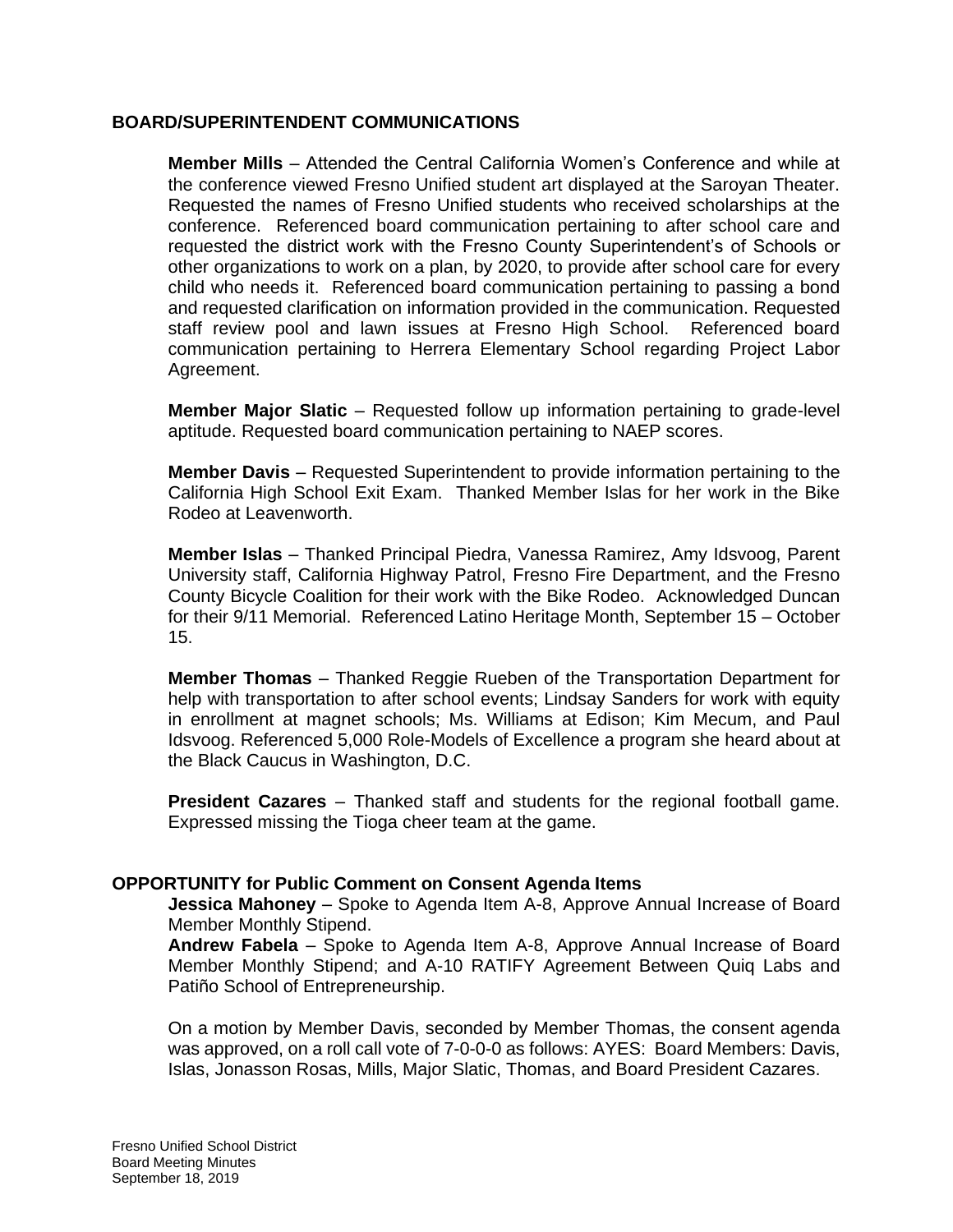# **A. CONSENT AGENDA**

## **A-1, APPROVE Personnel List**

**APPROVED as recommended**, the Board binders is the Personnel List, Appendix A, as submitted.

## **A-2, ADOPT Findings of Facts and Recommendations of District Administrative Board**

**ADOPTED as recommended,** the Findings of Fact and Recommendations of District Administrative Panels resulting from hearings on expulsion and readmittance cases conducted during the period since the September 04, 2019 Regular Board meeting.

## **A-3, APPROVE Minutes from Prior Meeting**

**APPROVED as recommended,** the draft minutes for the September 04, 2019 Regular Board Meeting.

## **A-4, ADOPT Resolution 19-20 Proclaiming October 2, 2019 as California Clean Air Day**

**ADOPTED as recommended,** a resolution proclaiming October 2, 2019 as California Clean Air Day. The draft resolution will be available on, or before, September 13, 2019.

## **A-5, ADOPT Variable Term Waiver for Career Technical Education Credential Holders**

**ADOPTED as recommended**, the Variable Term Waiver for Career Technical Education (CTE) Credential holders. The Commission on Teacher Credentialing (CTC) has stated the Preliminary CTE credential holders be issued a variable term waiver for the English Learner Authorization until the CTE program is completed. The English Learner classes are embedded in the CTE program. Individuals will not have the English Learner authorization stated on their credential document until the CTE program is completed and the clear credential is issued.

## **A-6, APPROVE Agreement with The Hanover Research Council, LLC**

**APPROVED as recommended**, an additional contract for Hanover Research Council in order to facilitate up to three (3) 90-minute focus group sessions per day (3 total) towards investigating and ensuring qualitative evidence of impact of Cultural Proficiency and implicit bias trainings planned by the Dimensions of Equity and sponsored by Equity and Access. This addition is recommended by ongoing evidence that the success of equity, diversity, and inclusion trainings must be captured through multiple measures. This contract includes all preparation work, recruitment, on-site administration, transcription, coding, analysis, and deliverables associated with these focus group sessions.

## **A-7, APPROVE Amendment to Education Testing Services Agreement**

**APPROVED as recommended**, an amendment to the agreement between Educational Testing Services (ETS) and Fresno Adult School (FAS), a state approved test center selected by the State of California, for the delivery of the high school equivalency test (HiSET) in paper/pencil format as well as the computer-based option. The amendment reflects process and fee changes.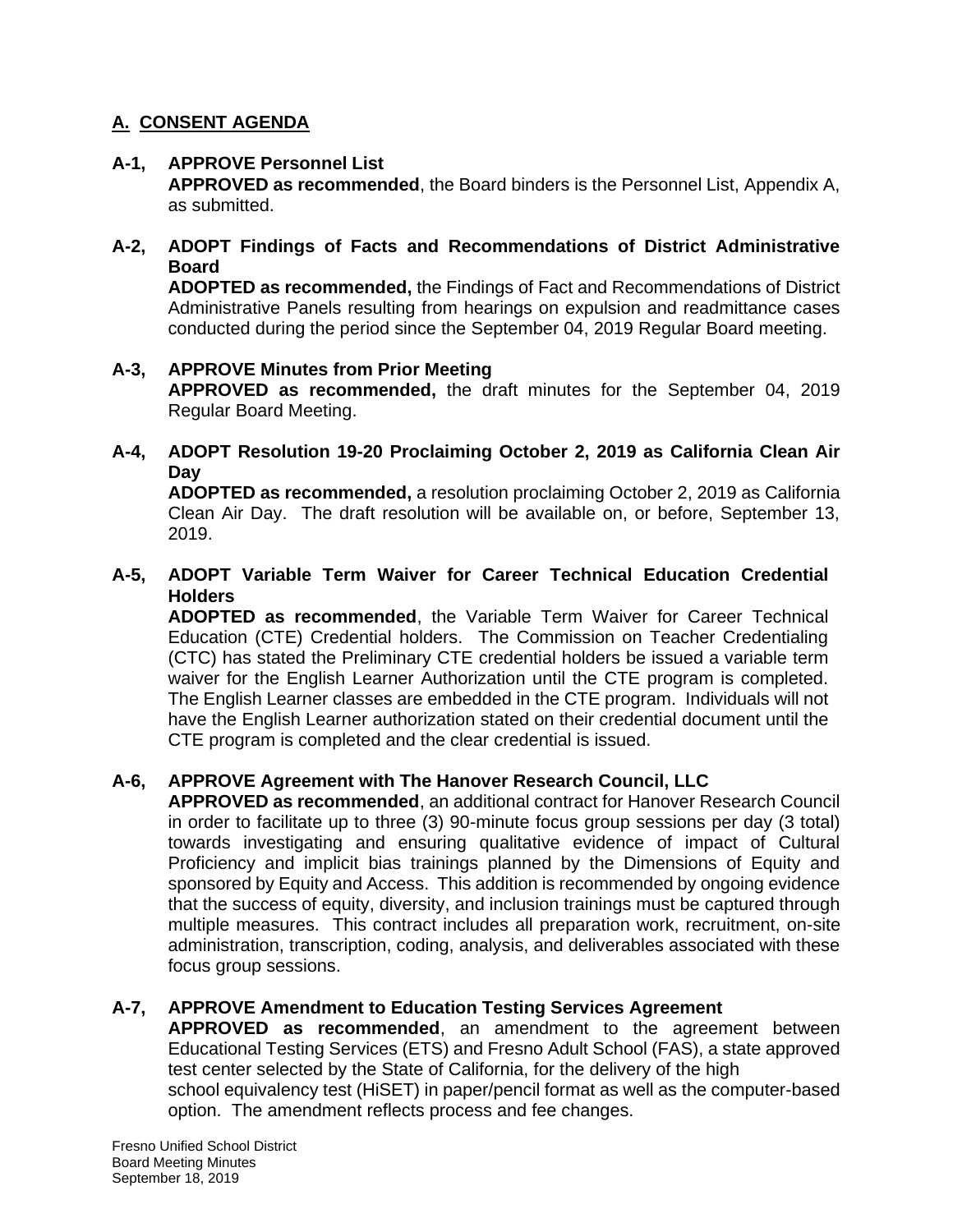## **A-8, APPROVE Annual Increase in Board Member Monthly Stipend**

**APPROVED as recommended**, an annual increase in Board Member Monthly Stipend. Fresno Unified School District Board members are currently paid a monthly stipend of \$1,500.00 per month. The Legislature has delegated to school boards the authority to increase the stipend (Ed Code §35120) through approval by the governing Board. If the Board were to approve an increase to the stipend, the increase would be adjusted on an annual basis by 5%, effective October 1, 2019 (not retroactive). Subsequent annual increases of 5% will be effective at the beginning of each fiscal year.

## **A-9, APPROVE Provisional Internship Permits**

**APPROVED as recommended**, Provisional Internship Permit (PIP) recommendations to rehire or hire upon Board approval.

**A-10, RATIFY Agreement Between Quiq Labs and Patiño School of Entrepreneurship RATIFIED as recommended**, an agreement between Quiq Labs and Patiño School of Entrepreneurship for Quiq Labs to provide educational and work-based learning opportunities for Patiño students in order to increase their technology skills, including computer programming, website development, online marketing, and graphic design. Quiq Labs will provide two industry consultants who will develop curriculum for three courses: web design/online marketing, advanced online marketing, and advanced web design. Both consultants will also support Patiño's junior and senior business teams as they develop websites and build online marketing campaigns for their companies. In addition, they will teach side by side with credentialed teachers four days per week. The consultants are entrepreneurs within the community, as well as experts in the fields of web design and online marketing. Their expertise and knowledge of industry standard is driven by day-to-day experience within the field and is critical to the success of Patiño's student businesses and the credibility of its program within the business community.

## **A-11, RATIFY Change Orders for the Projects Listed Below**

**RATIFIED as recommended**, Change Orders for the following projects: Bid 19-47, Pyle Elementary School Portable Restroom Relocation and Infrastructure, Change Order(s) presented for ratification: \$6,572; Bid 19-49, Calwa and King Elementary Schools Portable Classroom Infrastructure, Change Order(s) presented for ratification (Calwa): \$1,220, Change Order(s) presented for ratification (King): \$1,220.

# **END OF CONSENT AGENDA**

## **UNSCHEDULED ORAL COMMUNICATIONS**

**Jessica Mahoney** – Spoke to the helpfulness of staff at Fresno High School. **Andrew Fabela** – Spoke to the appreciation for Bullard High School athletic director and the work done for the Bullard High School football game.